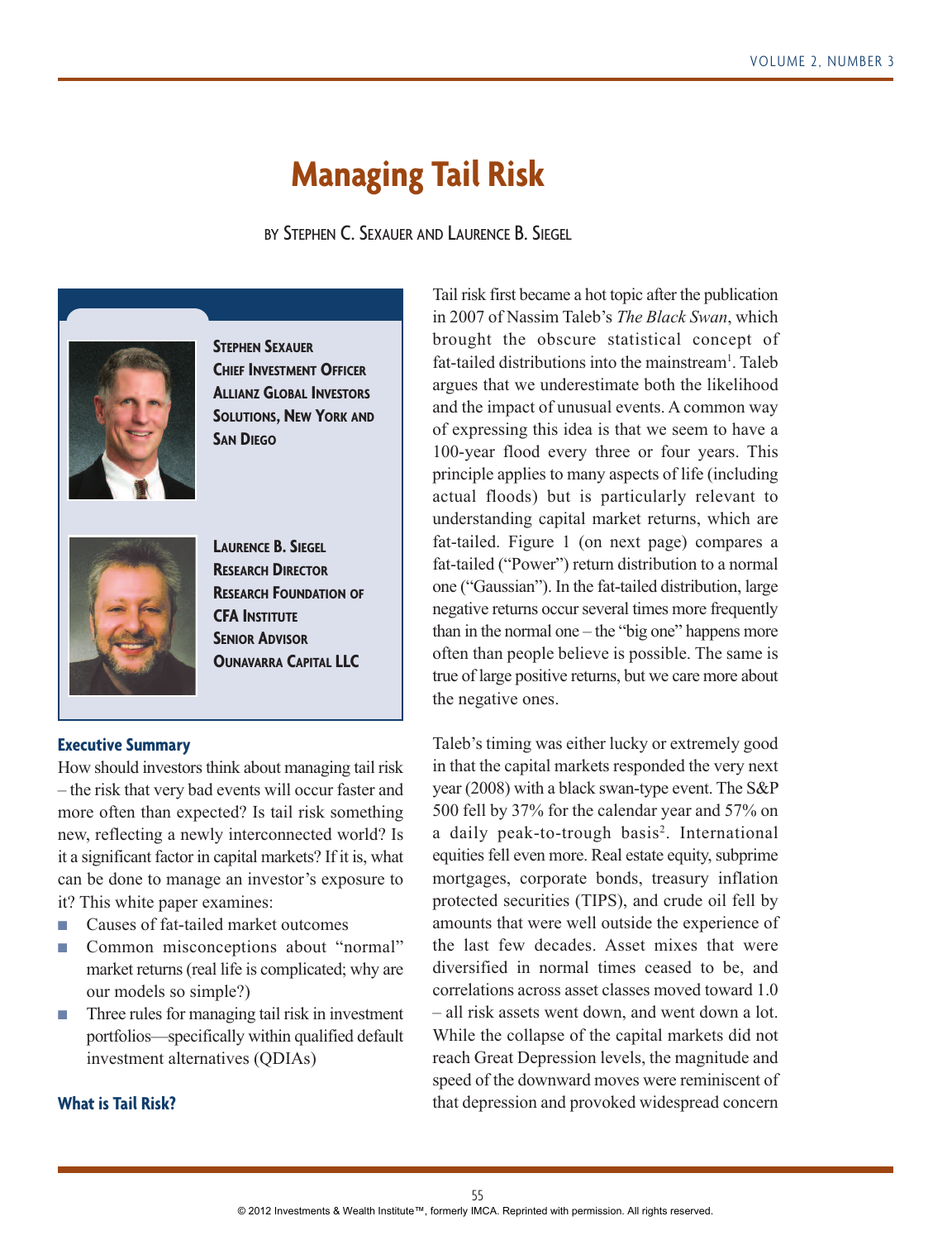

about a repeat performance.

Naturally, a wide cross-section of investors became interested in avoiding, hedging, or otherwise managing tail risk.

The crash of 2008 was hardly the only example of tail risk in investors'experience. Others include the 1997 East Asian crisis and "contagion" that began in Thailand and rapidly spread over the East Asian Tiger economies; the Russian debt default and the associated halt in ruble trading; the attacks of September 11, 2001; the 2001 default in Argentina (the largest in history prior to Greece), the bursting of the technology bubble over 2000- 2002; and the current European sovereign debt crisis. And that's just the last 15 years!

# **Life is Complicated. Why are our Mathematical Models Simple?**

The late French mathematician Benoit Mandelbrot pointed out in a 1963 paper that "real-life economic systems … are … dominated by … the extreme cases. Specifically the outer 5% are … as important as the [other  $95\%$ ] of the data<sup>3</sup>." Mandelbrot is best known for his beautiful computer drawings of fractals – geometric objects that are "self-similar," looking the same at different scales like the outline of a snowflake. The fractal

distributions used to produce these pictures have infinite variance, a very uncomfortable property for financial analysts who are used to dealing with a finite, measurable variance.

Mandelbrot concluded that markets follow something like a fractal distribution and can have infinite variance. Like snowflake outlines, financial market returns are self-similar; a stock index chart looks pretty much the same at yearly, daily and minute-by-minute scales. This does not mean that market returns have infinite variance but it sure is a hint that they're not normally distributed. At the very least, market return distributions are fat-tailed (leptokurtic), with bad events happening more often than predicted by the normal or Gaussian distribution. Big changes in markets happen fast, and far more often than "normal."

Yet common practice in finance is to assume that market returns are normally or log-normally distributed (the classic or Gaussian bell curve), with the effect that fat tails – which really do exist – are assumed away. The principal reason is that, under a normal distribution assumption, the math is easy. You can calculate volatility, alpha, beta, the Sharpe ratio, and other important measures. All of science involves making simplifying assumptions so that workable tools and heuristics can be used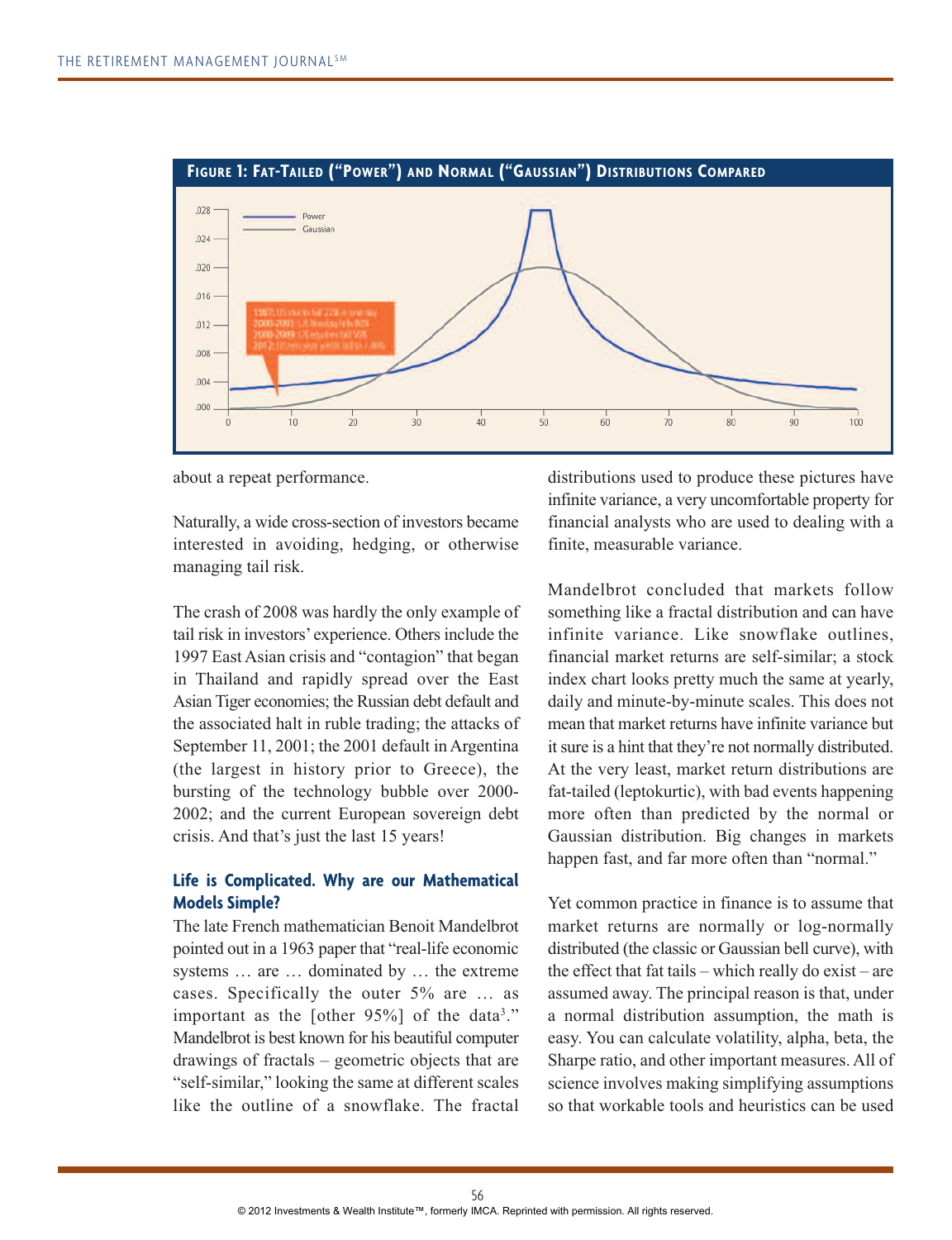to better understand nature, which is complex and unpredictable. Normal distributions make for workable tools and heuristics.

# **What Causes Fat-tailed Outcomes?**

Markets reflect economic life, with market prices being determined by (1) expectations for growth in the real economy and (2) the current set of discount rates, one for each type of asset. Of these two factors, the real economy is by far the more important in the long run.

Economic growth can come from only two sources: an increase in productivity per worker (innovation) and an increase in the number of people working; we can ignore the latter because it is mostly predictable. Innovation, the source of productivity gain, is lumpy: A google is rare and big, both as a firm (Google) and as a number  $(10^{100})$ . The Internet flattens the earth once, and no one can unflatten it after that. Disruptive technologies – the railroad, the automobile, the electrical grid, the medical revolution – are just that; they disrupt the existing order, making some people unexpectedly rich, putting others out of business, and moving markets profoundly.

On the negative side, transient events, such as natural disasters, can have a huge economic impact: The effects of Hurricane Katrina, the Indian Ocean tsunami, and the Japanese earthquake and tsunami are still being felt. Political and policy changes – human decisions – can overwhelm all other factors. When the rules and incentives change for better or worse, they can do so quickly and violently – as we've seen in Russia, Venezuela, Iran, and Egypt among many other places. We're now facing the potential breakup of the euro, an event with consequences that are unforeseen by definition because the euro was designed to last forever. (We beg our readers' pardon for chuckling at that concept.)

Markets, thus, reflect people and their unpredictability. Fundamental values of securities and markets can change all of a sudden. Perceived values can change just as quickly. Markets are not "normal." Markets have tail risk.

#### **Managing Tail Risk in Portfolios**

Managing tail risk is like managing any other market-related risk. It requires a qualitative and quantitative understanding of (1) the sources of the risk, which we've just covered, and (2) the effects of the risk, how it affects market prices and returns. We can express the principles of managing tail risk in three rules:

- **Rule #1: Be aware. Tail risk exists.** That is, the normal distribution is not up to the task of predicting the range and frequency of returns. Specific tail risks (negative events) are exceedingly hard to predict, and therefore to hedge and protect against
- **Rule #2: To manage tail risk, you have to enumerate possible outcomes.** The outcomes can be specific events (euro collapse, war in Iraq, energy price spike, etc.). Estimate, or guesstimate, their effects. Develop conceptual statistical models of them. (Are the fat tails part of a leptokurtic distribution? A bimodal one? A negatively skewed one?) Awareness plus judgment matter most. Don't allow your investment strategy to depend on the world being smooth and Gaussian – it won't be
- **Rule #3: Since you cannot avoid tail risks they are part of the texture of the world – you have to choose specific strategies to manage the risks.** There are three basic approaches:
	- **a. Low-beta strategy.** Take less of the risk

**b. Passive hedge.** Pay to constantly hedge the large bad events. (The simplest example of this strategy is to have a permanent long-volatility position. This is very expensive.)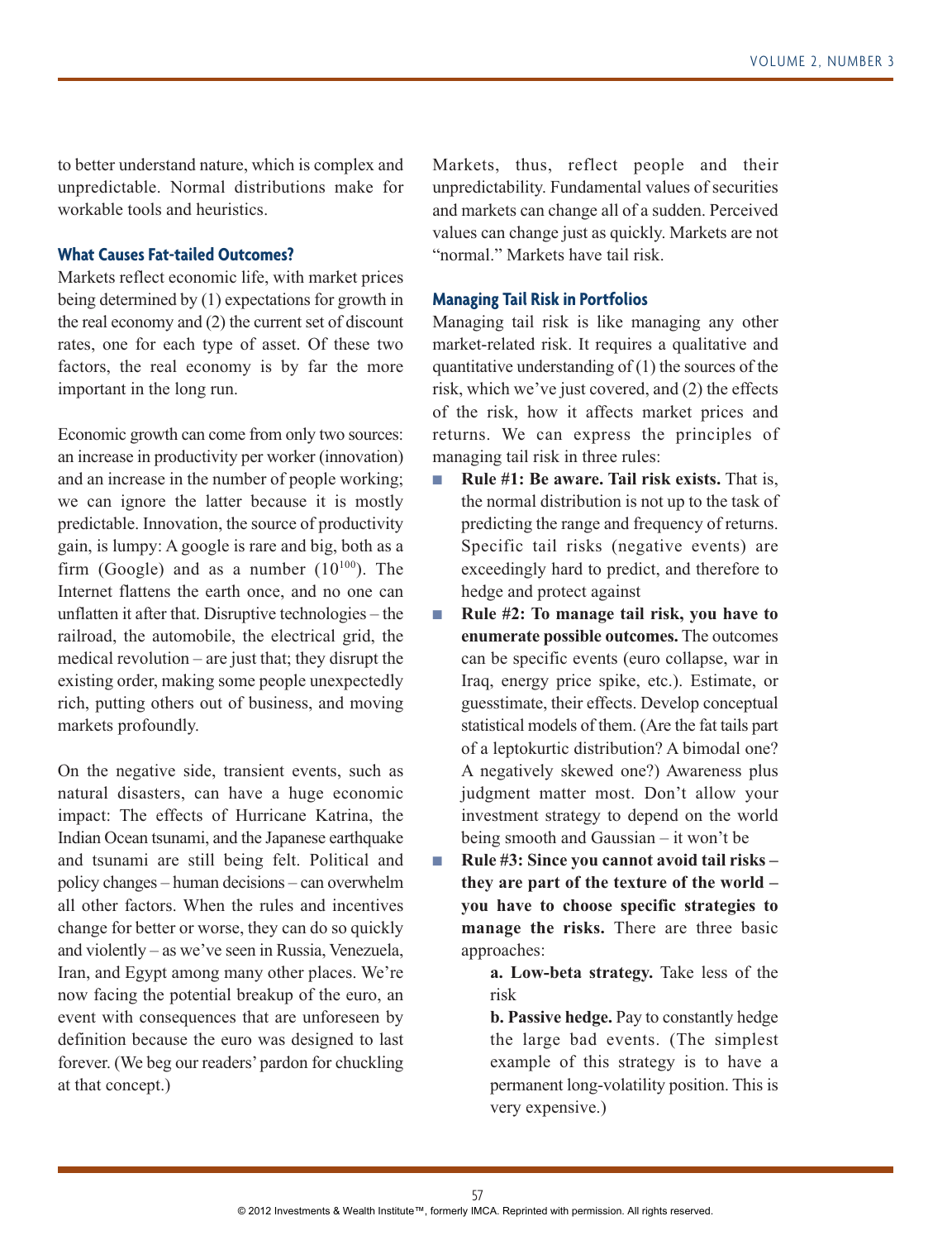**c. Active hedge.** Put the hedge on when you think that risk in general is about to rise, or when you fear a specific bad outcome. Take the hedge off at other times

When losses cannot be tolerated, they should be passively protected against with a constantly reviewed low-risk or low-beta asset allocation. This protection comes at a cost, which is a lower expected return and thus a higher required savings rate.

When losses can be tolerated (tail-risk hedges do not work all the time) and the manager has specialized skills in identifying future tail-risk events and forecasting their changing probabilities over time, tail-risk hedges can be purchased that should decrease the severity of downside events and increase returns<sup>4</sup>. The total cost includes the direct cost of the hedge, the cost of the specialized skills, and the cost of occasional failures. There is also some loss of risk transparency because many tail-risk hedges are indirect hedges, typically using derivatives in the futures and options markets. (The hedges themselves are deemed "speculative" from a regulatory standpoint.)

#### **Managing Tail Risk in QDIA Portfolios**

A reasonable expectation for qualified default investment alternatives (QDIA) portfolios is that they be transparent and reliable, and that the process used to construct them be repeatable over a period of many years (up to 40!) and across a wide range of market cycles. The most transparent, reliable and repeatable way to manage tail risk is passively, using a low-beta structure when large losses cannot be tolerated. An example of a time when large losses cannot be tolerated is the "sequencing risk" period in target-date funds (TDFs) the decade or so just before and after retirement.

The most important QDIA target-date fund decisions are (1) designing the participant choice

architecture, (2) evaluating and picking a QDIA target-date fund risk schedule (the glidepath) and a TDF manager, and (3) monitoring the results of the entire program. These decisions and ongoing tasks are performed by the plan sponsor with input from the sponsor's adviser. Within the plan sponsor's decision of a TDF manager will be the choice of how tail risk is viewed and managed. The important points here are (1) that it is the plan sponsor who is controlling the process and making the decisions; and (2) issues of tail-risk hedging, while significant, are dominated by the higher-order decisions of plan design and the choice of the appropriate risk schedule.

The specific choice of active or passive tail-risk management will be customized to the needs of the plan participants, the ability of the plan's trustees to evaluate and monitor the portfolio managers, and the portfolio management capabilities available in the market at that point in time.

Explicitly managing tail risks – either through a passive hedge or active management – can bring benefits when hedges are successful. These expected benefits need to be balanced against (1) the reality that the hedging cannot always be successful – prudence and experience tell us to expect some failure; (2) there will be some loss of transparency when futures, options, and other hedges are added; and (3) successful active tail-risk hedging requires sophisticated and dedicated professionals with expertise in markets, futures and options, and mathematics.

Tail risk is important, but it is only one of many risks with which investors and their managers should be concerned. A responsible approach to TDF selection involves awareness by the sponsor and its advisers of the range of approaches in dealing with tail risk in a QDIA program, and a commitment to do so as part of the full spectrum of risks faced by the plan sponsor and individual participant. ■